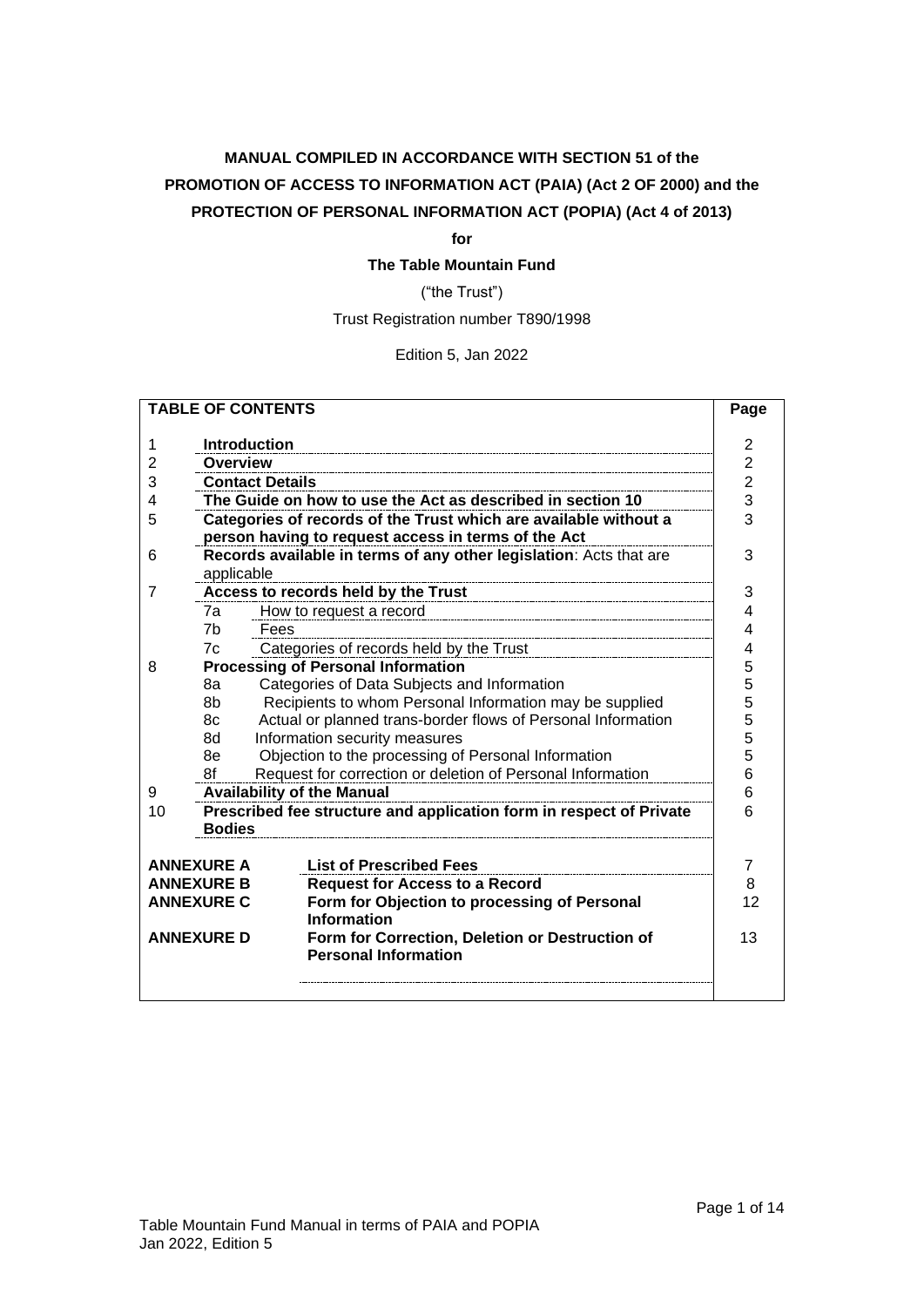### <span id="page-1-0"></span>**1. INTRODUCTION**

The aim of this Manual is to assist potential requestors in requesting access to information (documents or records) from the Trust as contemplated under the Promotion of Access to Information Act no 2 of 2000 ("the Act") and the Protection of Personal Information Act no 4 of 2013 ("POPIA").

This Manual may be amended from time to time and as soon as any amendments have been effected, the latest version of the Manual will be published and distributed in accordance with the Act.

A requester is invited to contact the Information Officer should he or she require any assistance in respect of the use or content of this Manual.

#### <span id="page-1-1"></span>**2. OVERVIEW**

#### **a. Name**

**The Table Mountain Fund** ("the Trust")

#### **b. Brief History & Legal Personality**

The Table Mountain Fund is a Trust, registration number T890/1998.

The trust was established in 1998 from funds donated by WWF-SA and the World Bank.

#### **c. Objectives**

The Trust develops projects that are aligned with the Cape Action for People and the Environment (C.A.P.E.) and that address target areas of high biodiversity. Investment income generated by the locally raised component of the Fund contributes to Cape Peninsula based projects, while that from the Global Environment Facility supports projects in the whole of the Cape Floral Kingdom, the smallest and richest plant kingdom on earth.

#### **d. Managed by WWF South Africa**

The Trust is managed by WWF South Africa and all records relevant to the Trust are kept by WWF-SA. The Trust has no employees.

#### **e. Auditors of the Trust**

PricewaterhouseCoopers **Stellenbosch** South Africa

### <span id="page-1-2"></span>**3. CONTACT DETAILS OF THE TRUST**

*(Information required under Section 51(1)(a) of the Act)*

|                         | The Table Mountain Fund    |
|-------------------------|----------------------------|
| <b>Physical Address</b> | Care of WWF South Africa   |
|                         | First Floor, Bridge House, |
|                         | Boundary Terraces,         |
|                         | 1 Mariendahl Lane,         |
|                         | Newlands 7700              |
|                         | South Africa               |
|                         |                            |

**Postal Address**

P O Box 23273 CLAREMONT 7735 South Africa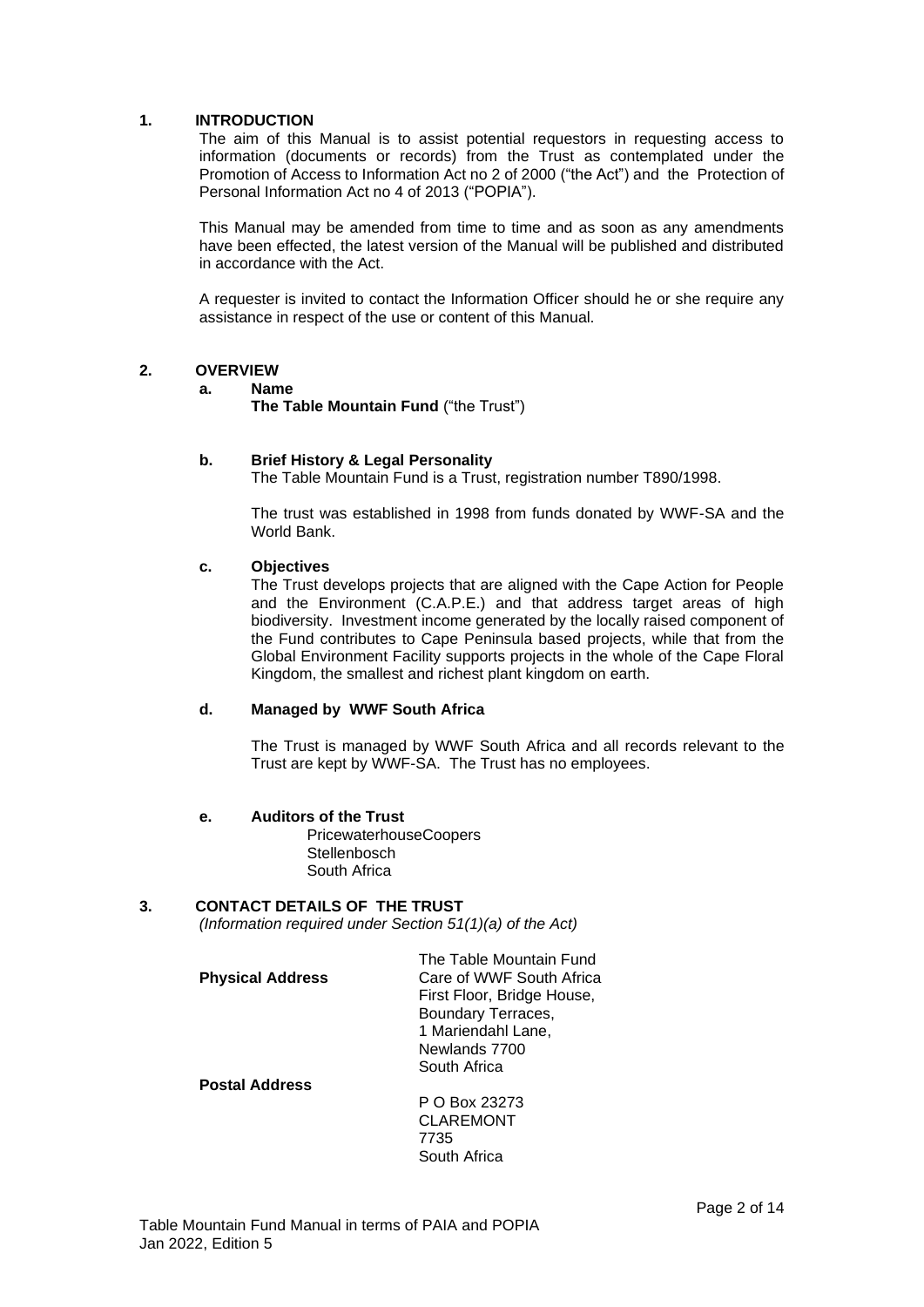| <b>Phone number</b> | +27 21 657 6600                                |
|---------------------|------------------------------------------------|
| Fax number          | +27 86 535 9433(SA only) / +27 (0) 21 671 0274 |
| Website             | www.tmf.org.za                                 |

#### **Information Officer / Contact Person**

| Mrs Jodie Johnson | Legal & Risk Manager                           |
|-------------------|------------------------------------------------|
| Phone number      | +27 21 657 6600                                |
| Fax number        | +27 86 535 9433(SA only) / +27 (0) 21 671 0274 |
| e-mail address    | paia.request@wwf.org.za                        |

# <span id="page-2-0"></span>**4. THE GUIDE ON HOW TO USE THE ACT AS DESCRIBED IN SECTION 10**

*(Information required under Section 51(1)(b) (i) of the Act)*

A guide on how to use the Act is available from the Information Regulator. Any queries or complaints should be directed to:

JD House, 27 Stiemens Street **Braamfontein** Johannesburg 2001 General Enquiries: [enquiries@inforegulator.org.za](mailto:enquiries@inforegulator.org.za) PAIA Complaints: [PAIAComplaints@inforegulator.org.za](mailto:PAIAComplaints@inforegulator.org.za) POPIA Complaints: POPIAComplaints@inforegulator.org.za

**5. CATEGORIES OF RECORDS OF THE TRUST WHICH ARE AVAILABLE WITHOUT A PERSON HAVING TO REQUEST ACCESS IN TERMS OF THE ACT** *(Information required under Section 51(1)(b) (ii) of the Act)*

Annual Financial Statements

### <span id="page-2-1"></span>**6. RECORDS AVAILABLE IN TERMS OF THE FOLLOWING LEGISLATION: Acts that are applicable to the Trust**

*(Information required under Section 51(1)(b)(iii) of the Act)*

Records are kept in accordance with such legislation as is applicable to the Trust, which includes but is not limited to, the following legislation:

Trust Property Control Act (Act 57 of 1988) Income Tax Act (No 58 of 1962) Value Added Tax Act (No 89 of 1991) Protection of Personal Information Act (No 4 of 2013) Electronic Communications and Transactions Act, (No. 25 of 2002).

### <span id="page-2-2"></span>**7. ACCESS TO RECORDS HELD BY THE TRUST**

*(Information required under Section 51(1)(b)(iv) of the Act)* It should be noted that any and all records, whether specifically listed herein or not, shall only be made available subject to the provisions of the Act.

#### **a. How to request access to a record**

The requestor must make use of the prescribed form to make the request, a copy of which is attached as ANNEXURE B to this manual. The request must be made to the Information Officer at the address of WWF-SA provided herein.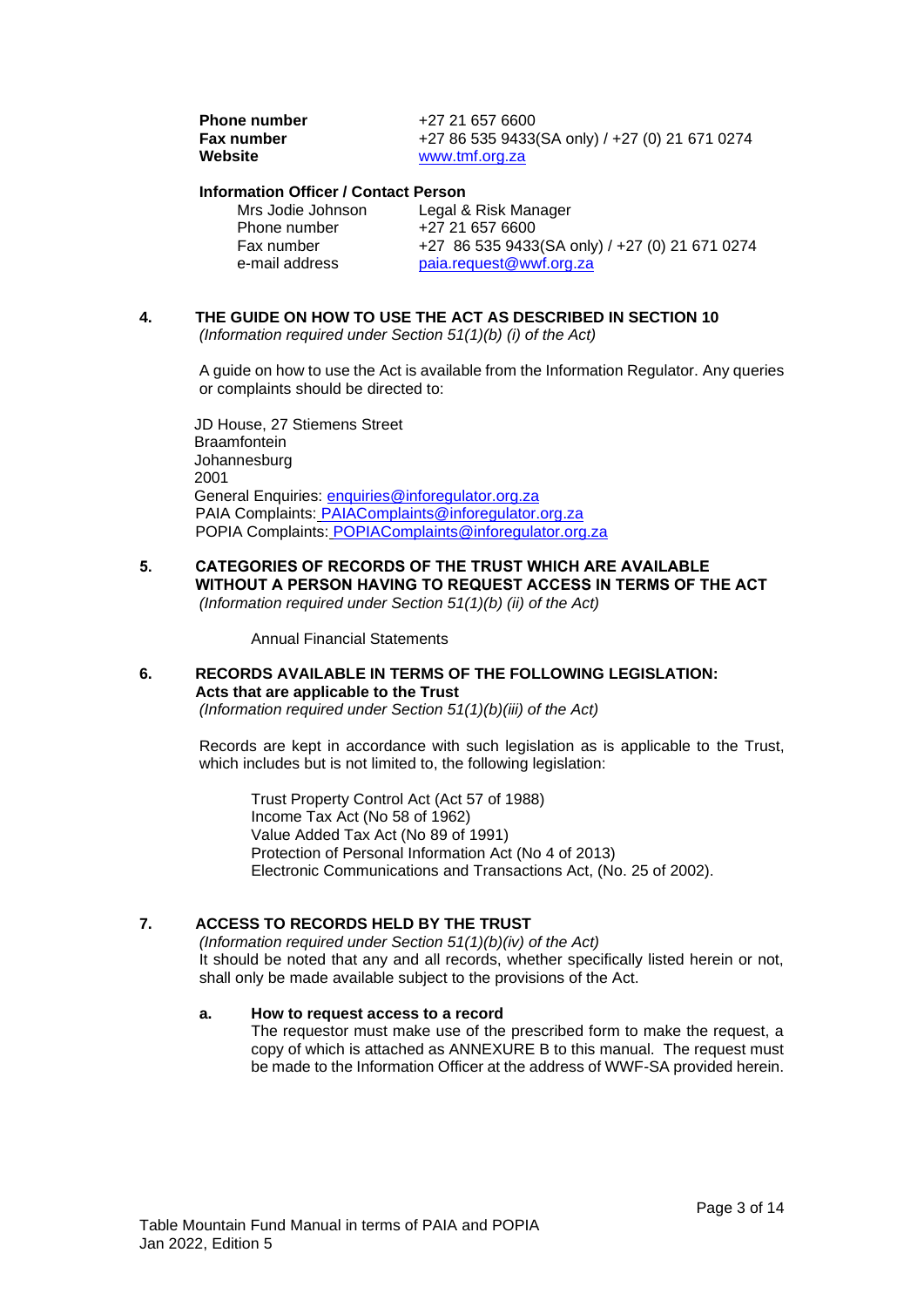The requester must

- i. Provide sufficient detail in the request to enable the Information Officer to identify the record or records requested and the requester.
- ii. Indicate which form of access is required.
- iii. Specify a postal address or fax number in South Africa, or an e-mail address. The requestor should also indicate if, in addition to a written reply, any other manner is to be used to inform the requester and state the necessary particulars to be so informed.
- iv. Identify the right that is sought to be exercised or protected and provide an explanation of why the requested record is required for the exercise or protection of that right.
- v. submit proof, to the satisfaction of the head of the private body, of the capacity in which the requester is making the request if a request is made on behalf of another.

Completed request forms together with the request fee (if applicable) should be submitted to the Information Officer as described under item 3: CONTACT DETAILS.

The request for access to records will deem to have been made once the form has been received by our offices.

#### <span id="page-3-0"></span>**b. Fees**

A requester who seeks access to a record containing personal information about that requester is not required to pay the request fee. Every other requester, who is not a personal requester, must pay the request fee:

- The information officer must by notice require the requester (other than a personal requester) to pay the prescribed request fee (if any) before further processing the request.
- The fee that a requester must pay to a private body is R50.00. The requester may lodge an application to the court against the tender or payment of the request fee.
- After the Information Officer has made a decision on the request, the requester must be notified in the form he or she required.
- If the request is granted, then a further access fee must be paid for reproduction and for search and preparation to search and prepare the record for disclosure.

Should you require greater clarity, we refer you to the Guide on how to use the Promotion of Access to Information Act available from the Information Regulator on the website https://www.justice.gov.za/inforeg/index.html

### <span id="page-3-1"></span>**c. Categories of records held by WWF-SA on behalf of the Trust**

#### **i. Administration & Operational Records**

*(as may be required for the day to day running of the Trust)*

- **Address Lists**
- **Correspondence**
- General Housekeeping information
- Minutes of meetings

#### **ii. Other Records and Information pertaining (but not limited) to**

- **Financial Management** including Budgets, Banking, Investment statements & reports, Quarterly and Annual Financial reports, Accounting records, Auditor's reports and Annual Reviews, Tax Returns and VAT reports.
- **Governance**, such as the Trust Deed, Registration of trustees with the Master of the High Court.
- **Legal and Compliance**, Funding agreements and Memoranda of Understanding.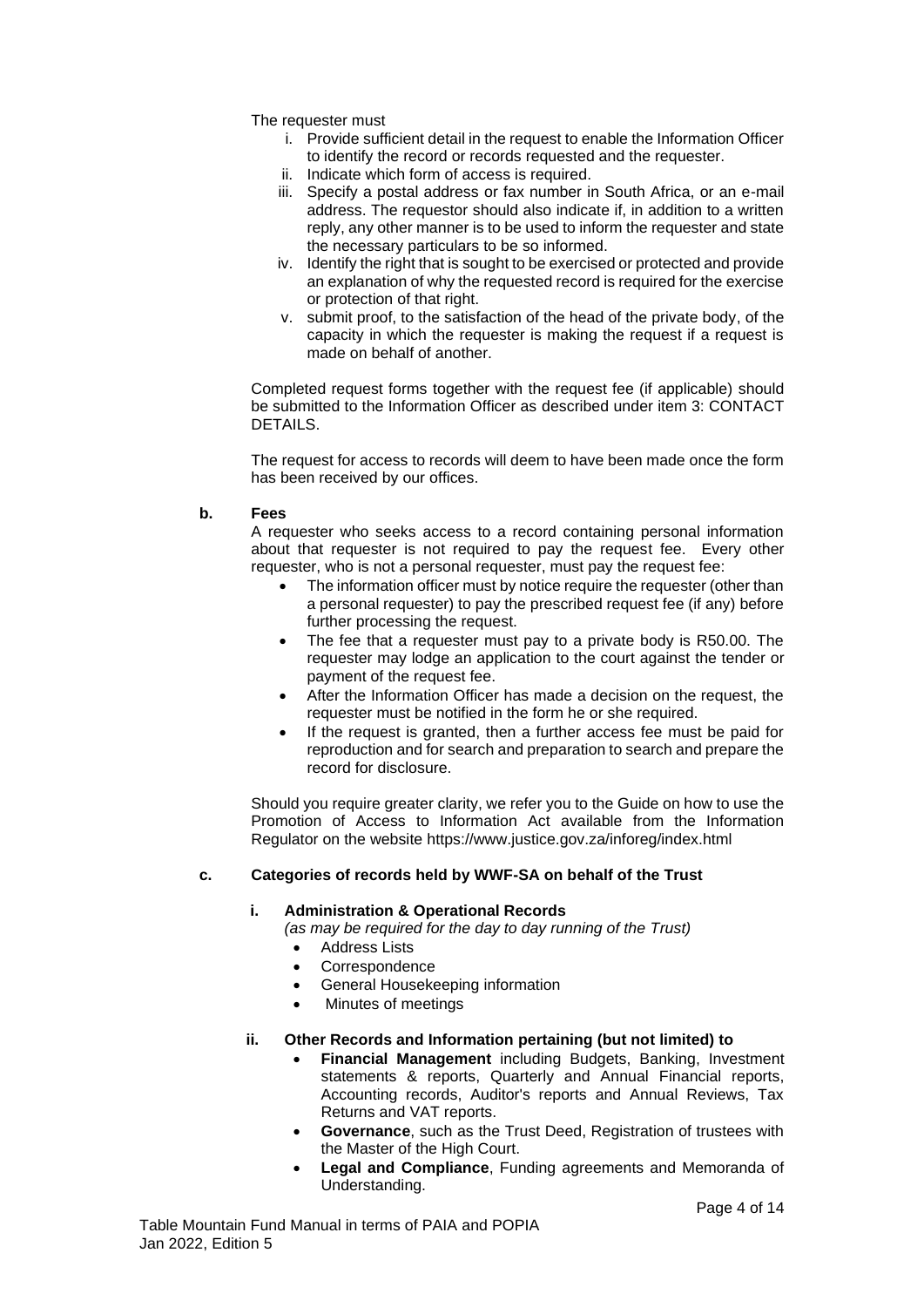# <span id="page-4-0"></span>**8. PROCESSING OF PERSONAL INFORMATION**

*(Information required under Section 51(1)(c) of the Act)*

Not applicable. At this stage the Information Regulator has not prescribed any other categories of records that is automatically available without having to request access in terms of PAIA.

### <span id="page-4-1"></span>a. Categories of data subjects and information include:

| <b>Data Subject</b>                                                | Personal Information which may be processed                                                                     |
|--------------------------------------------------------------------|-----------------------------------------------------------------------------------------------------------------|
| Directors / Trustees                                               | Names and surnames, email addresses, phone<br>numbers, ID numbers, employment history, social<br>media handles, |
| Service providers / Consultants /<br><b>Contractors / Partners</b> | Names and surnames, email addresses, phone<br>numbers, registration number, bank account<br>details.            |

- <span id="page-4-2"></span>b. Recipients to whom Personal Information may be supplied
	- i. Government and Regulatory bodies;
	- ii. Financial Institutions;
	- iii. Suppliers and Service Providers;
	- iv. Agents.
- <span id="page-4-3"></span>c. Trans-border flows of Personal Information
	- i. The Trust may transfer the Personal Information of a data subject to a third party in a foreign country, if:
		- The third party receiving the information is subject to a law, binding corporate rules or a binding agreement which provides adequate protection of the Personal Information; or
		- The data subject consents to the transfer; or
		- The transfer is necessary for the performance of a contract between the data subject and the Trust or the implementation of pre-contractual measures taken in response to the data subject's request; or
		- The transfer is necessary for the conclusion or performance of a contract in the interest of the data subject between the Trust and the third party; or
		- .The transfer is for the benefit of the data subject and it is not reasonably practicable to obtain consent of the data subject, and if it were reasonably practicable to obtain consent, the data subject would be likely to give consent.
- <span id="page-4-4"></span>d. Information security measures
	- i. IT data security systems in place;
	- ii. Physical access control;
	- iii. Policies and procedures in place.
- <span id="page-4-5"></span>e. Objection to the processing of Personal Information

Any person to whom Personal Information in the possession of the Trust relates (the "data subject"), may at any time submit an objection to the processing of their Personal Information by completing the prescribed form attached as Annexure C hereto. The Information Officer will provide reasonable assistance as necessary to the data subject, free of charge, to enable the data subject to make the objection.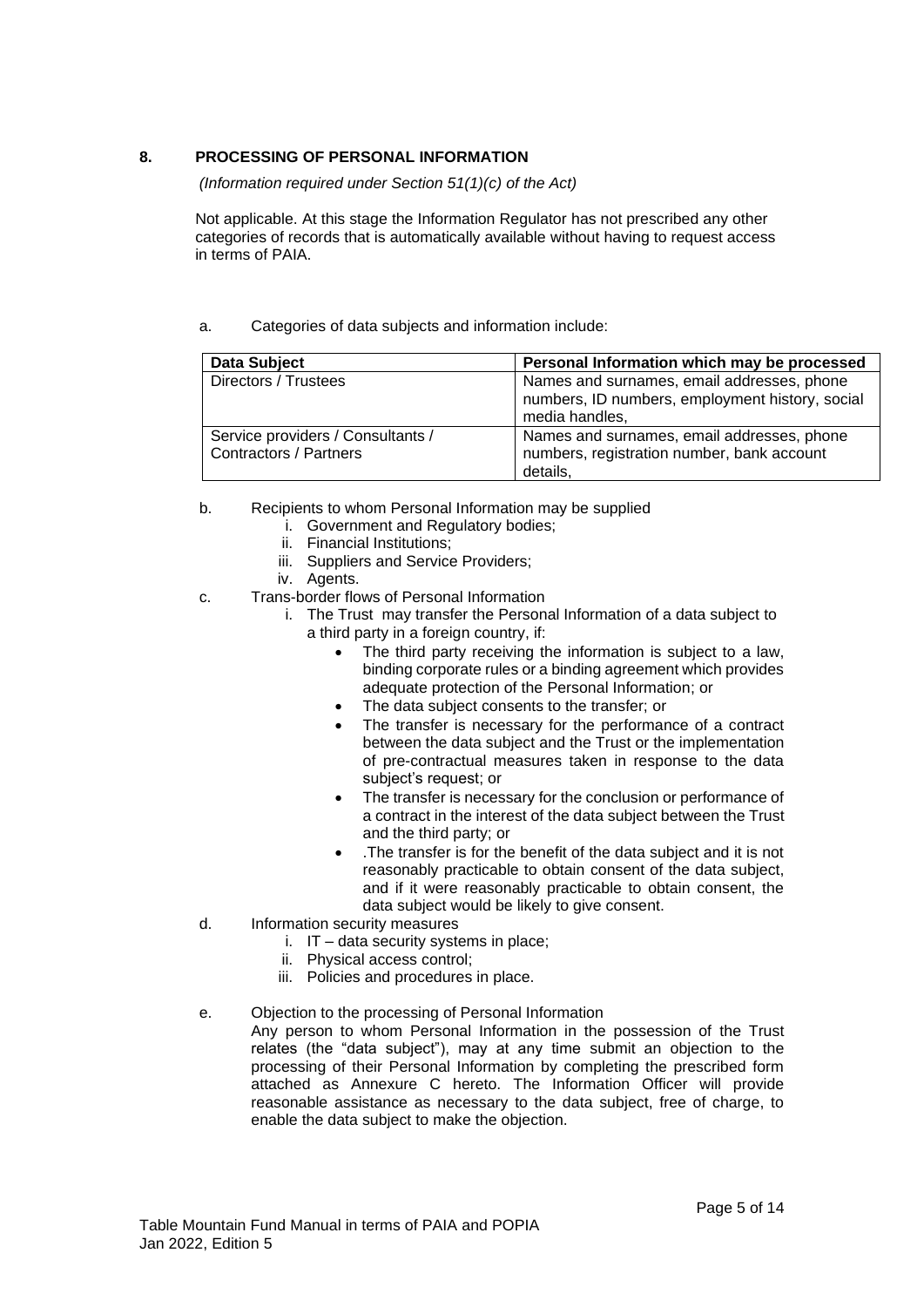### <span id="page-5-0"></span>f. Request for correction or deletion of Personal Information

A data subject may at any time request the correction or deletion of their Personal Information or the deletion or destruction of a record of Personal Information by completing the prescribed form attached as Annexure D hereto. The Information Officer will provide reasonable assistance as necessary to the data subject, free of charge to enable the data subject to complete the form.

### <span id="page-5-1"></span>**9. AVAILABILITY OF THE MANUAL**

*(Information required under Section 51(3) of the Act)*

A copy of this manual is available on the website of WWF South Africa at [https://www.wwf.org.za/access\\_to\\_information/;](https://www.wwf.org.za/access_to_information/) and is also available for inspection at the reception desk of WWF South Africa and available to any person upon request for which copies can be made at a charge of R1.10 (one rand ten cents) per A4 page.

### <span id="page-5-2"></span>**10. PRESCRIBED FEE STRUCTURE AND APPLICATION FORM IN RESPECT OF PRIVATE BODIES**

The fee structure and the application form are prescribed under the Act and are attached to this manual. It is also available from:

- the Government Gazette.
- the website of the Department of Justice and Constitutional Development [\(www.doj.gov.za\)](http://www.doj.gov.za/) (section: "regulations")
- the Information Regulator website (https://inforegulator.org.za/docs.html).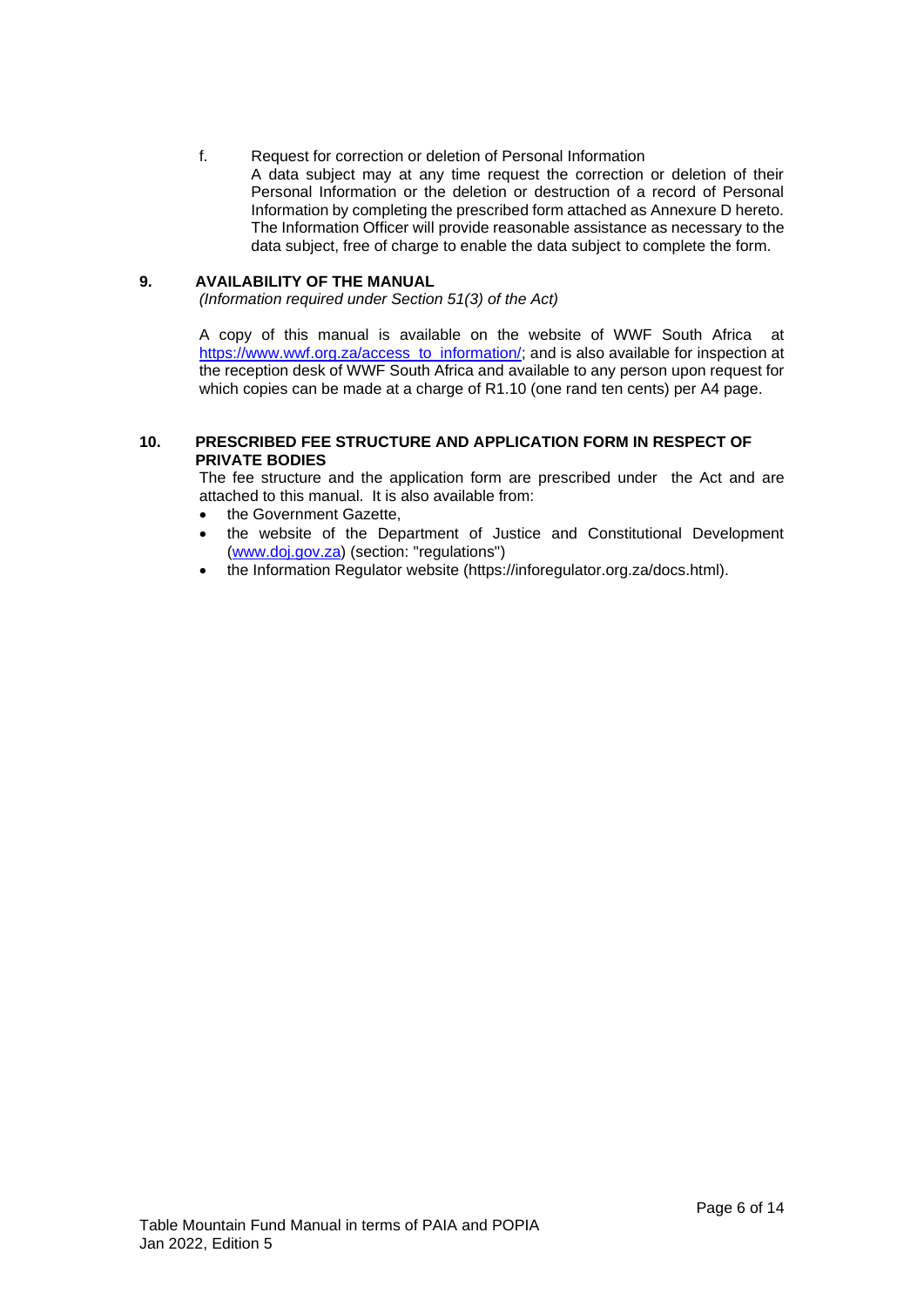# <span id="page-6-0"></span>**11. ANNEXURE A FEES IN RESPECT OF PRIVATE BODIES**

| Item           | Description                                                                                                                                                                                                   | Amount                                                                        |
|----------------|---------------------------------------------------------------------------------------------------------------------------------------------------------------------------------------------------------------|-------------------------------------------------------------------------------|
| $\mathbf{1}$   | The request fee payable by every requester                                                                                                                                                                    | R140.00                                                                       |
| $\overline{2}$ | Photocopy / printed black and white copy of each A4-size page (per<br>page or part thereof)                                                                                                                   | R<br>2.00                                                                     |
| 3              | Printed copy of A4-size page (per page or part thereof)                                                                                                                                                       | R.<br>2.00                                                                    |
| $\overline{4}$ | For a copy in a computer-readable form on:<br>(i) Flash drive (to be provided by the requestor).<br>(ii) Compact disc                                                                                         | R 40.00                                                                       |
|                | • If provided by the requestor;<br>• If provided to the requestor.                                                                                                                                            | R 40.00<br>R 60.00                                                            |
| 5              | For the transcription of visual images per A4-size page.                                                                                                                                                      | Service to be<br>outsourced,                                                  |
| 6              | Copy of visual images                                                                                                                                                                                         | dependent on<br>quotation from<br>Service Provider                            |
| $\overline{7}$ | Transcription of an audio record, per A4-size page                                                                                                                                                            | R 24.00                                                                       |
| 8              | Copy of an audio record on:<br>(i) Flash Drive (to be provided by requestor).<br>(ii) Compact disc<br>• If provided by the requestor;<br>• If provided to the requestor.                                      | R 40.00<br>R 40.00<br>R 60.00                                                 |
| 9              | To search for and prepare the record for disclosure for each hour or<br>part of an hour, excluding the first hour, reasonably required for such<br>search and preparation.<br>To not exceed the total cost of | R145.00<br>R435.00                                                            |
| 10             | Deposit: If search exceeds 6 hours                                                                                                                                                                            | One third of amount<br>per request<br>calculated in terms of<br>items 2 to 8. |
| 11             | Postage, e-mail or any other electronic transfer.                                                                                                                                                             | Actual expense, if<br>any.                                                    |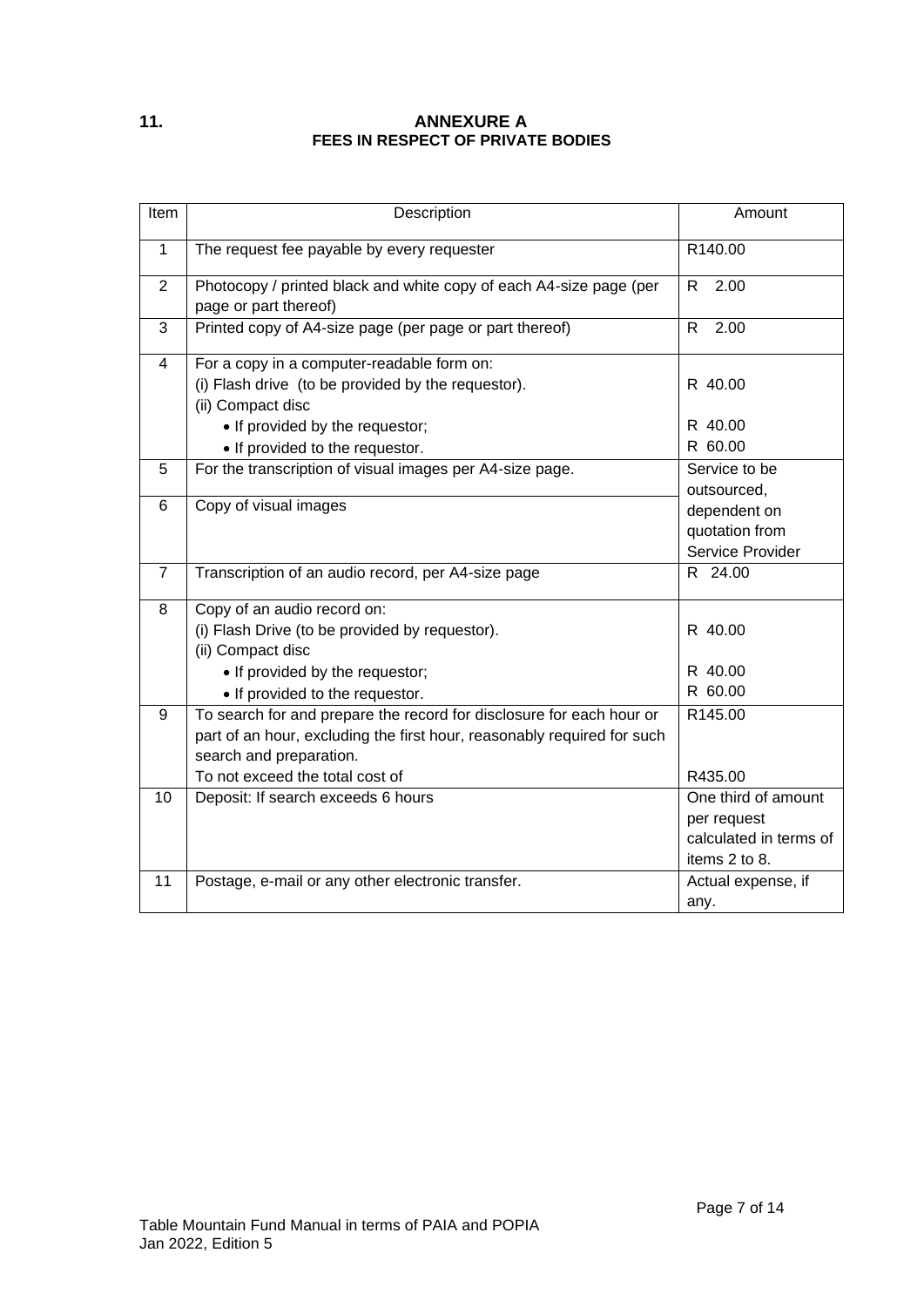# <span id="page-7-0"></span>**12. ANNEXURE B REQUEST FOR ACCESS TO RECORD OF PRIVATE BODY**

(Section 53(1) of the Promotion of Access to Information Act, 2000 Act No. 2 of 2000)

# **[Regulation 10]**

# **A. Particulars of private body**

### **THE TABLE MOUNTAIN FUND care of WWF SOUTH AFRICA**

Mail to:

P O Box 23273, Claremont 7735 South Africa

Or deliver to:

First Floor, Bridge House, Boundary Terraces, 1 Mariendahl Lane, Newlands 7700 South Africa

Or fax to 086 535 9433(SA only) / +27 (0) 21 671 0274

Or e-mail to [paia.request@wwf.org.za](mailto:paia.request@wwf.org.za) (as an attachment)

#### **Attention: The Information Officer Mrs Jodie Johnson**

# **B. Particulars of person requesting access to the record**

| (a) | The particulars of the person who requests access to the record must be given below. |
|-----|--------------------------------------------------------------------------------------|
| (b) | The address and/or fax number in South Africa to which the information is to be sent |
|     | must be given.                                                                       |
| (C) | Proof of the capacity in which the request is made, if applicable, must be attached. |

Full names and surname:

| Identity number:  |                                                                           |
|-------------------|---------------------------------------------------------------------------|
| Postal address:   |                                                                           |
|                   |                                                                           |
|                   |                                                                           |
|                   |                                                                           |
| Postal Code       |                                                                           |
| Telephone number: |                                                                           |
| Fax number:       |                                                                           |
| E-mail address:   |                                                                           |
|                   | Capacity in which request is made, when made on behalf of another person: |
|                   |                                                                           |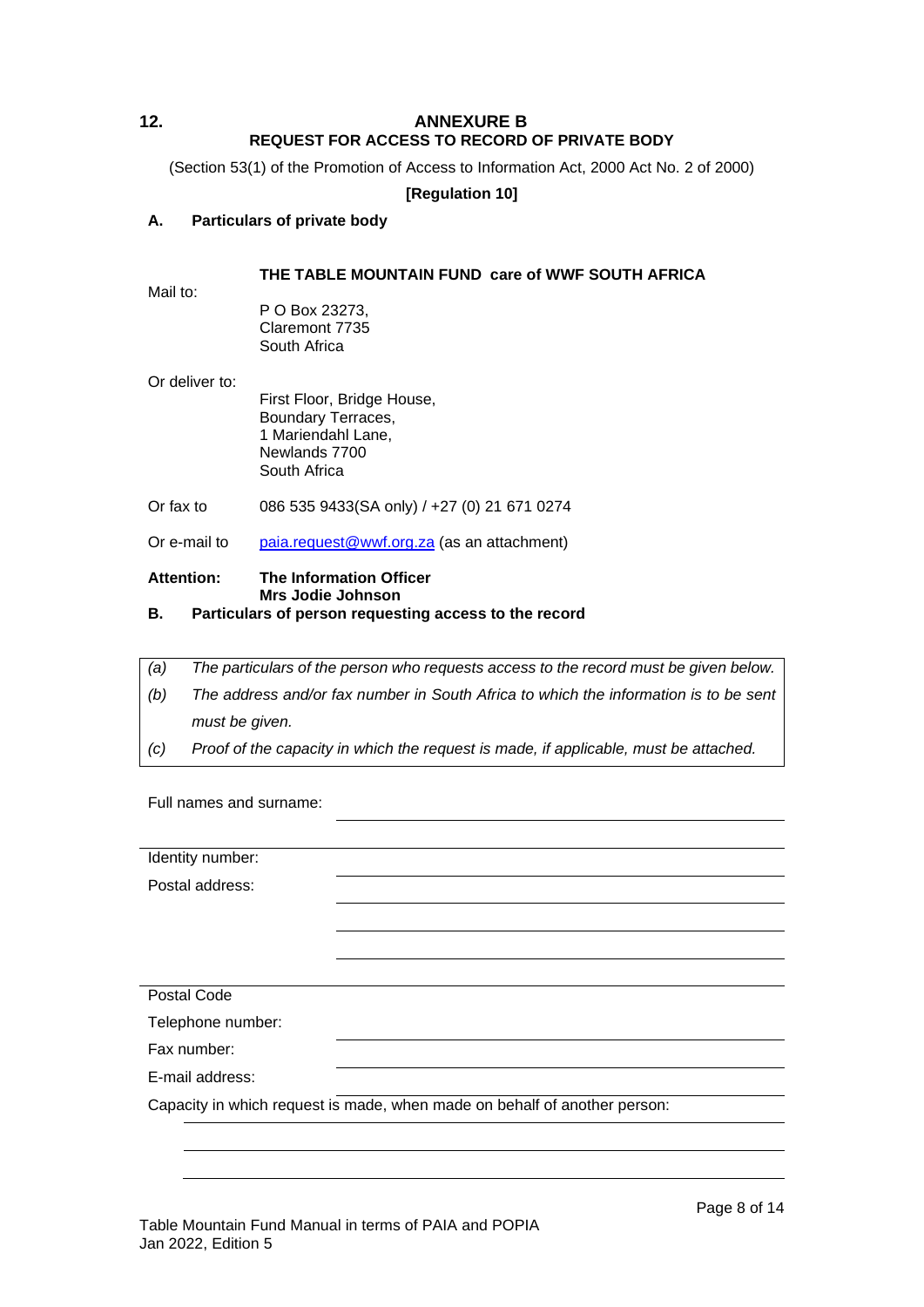# **C. Particulars of person on whose behalf request is made**

This section must be completed ONLY if a request for information is made on behalf of *another person.*

Full names and surname:

Identity number:

# **D. Particulars of record**

*(a) Provide full particulars / details of the record to which access is requested, including the reference number if that is known to you, to enable the record to be located.*

- *(b) If the provided space is inadequate, please continue on a separate page and attach it to this form. The requester must sign all the additional pages.*
- 1. Description of record or relevant part of the record:
- 2. Reference number, if available:
- 3. Any further particulars of record:

### **E. Fees**

- *(a) A request for access to a record, other than a record containing personal information about yourself, will be processed only after a request fee of R140.00 has been paid.*
- *(b) The fee payable for access to a record depends on the form in which access is required and the reasonable time required to search for and prepare a record.*
- *(c) If you qualify for exemption of the payment of any fee, please state the reason for exemption.*

Reason for exemption from payment of fees: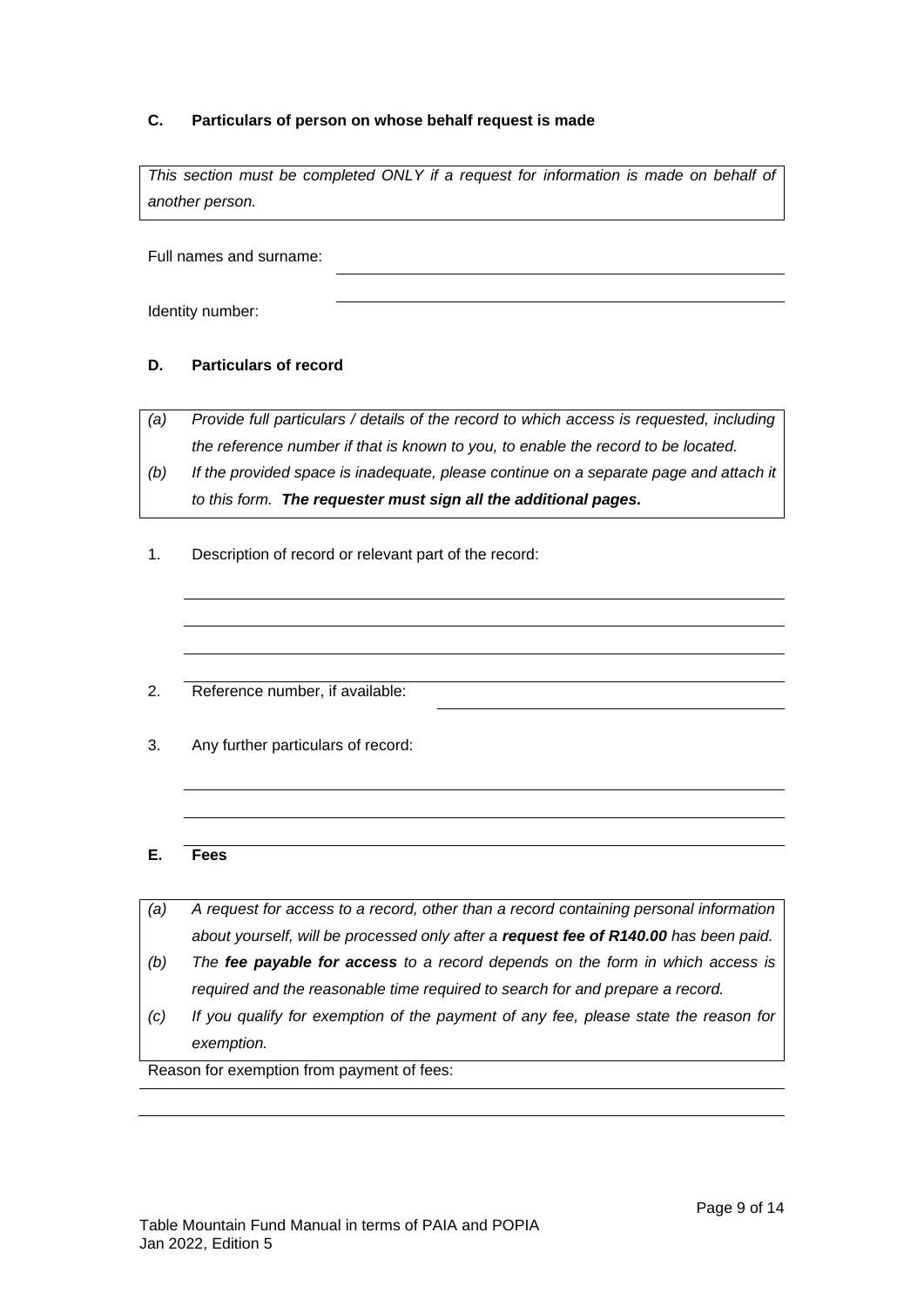# **F. Form of access to record**

*If you are prevented by a disability to read, view or listen to the record in the form of access provided for in 1 to 4 hereunder, state your disability and indicate in which form the record is required.*

|                                                                                                     | Disability:                                                                          |                                               |                               |    |  | Form in which record is required: |  |  |
|-----------------------------------------------------------------------------------------------------|--------------------------------------------------------------------------------------|-----------------------------------------------|-------------------------------|----|--|-----------------------------------|--|--|
|                                                                                                     |                                                                                      |                                               |                               |    |  |                                   |  |  |
|                                                                                                     |                                                                                      |                                               |                               |    |  |                                   |  |  |
|                                                                                                     |                                                                                      |                                               |                               |    |  |                                   |  |  |
|                                                                                                     | Mark the appropriate box with an X.                                                  |                                               |                               |    |  |                                   |  |  |
| <b>NOTES:</b>                                                                                       |                                                                                      |                                               |                               |    |  |                                   |  |  |
| (a)                                                                                                 | Compliance with your request in the specified form may depend on the form in which   |                                               |                               |    |  |                                   |  |  |
|                                                                                                     | the record is available.                                                             |                                               |                               |    |  |                                   |  |  |
| (b)                                                                                                 | Access in the form requested may be refused in certain circumstances. In such a case |                                               |                               |    |  |                                   |  |  |
|                                                                                                     | you will be informed if access will be granted in another form.                      |                                               |                               |    |  |                                   |  |  |
| (c)                                                                                                 | The fee payable for access to the record, if any, will be determined partly by the   |                                               |                               |    |  |                                   |  |  |
|                                                                                                     | form in which access is requested.                                                   |                                               |                               |    |  |                                   |  |  |
| 1.                                                                                                  | If the record is in written or printed form:                                         |                                               |                               |    |  |                                   |  |  |
|                                                                                                     | copy of record*<br>inspection of record                                              |                                               |                               |    |  |                                   |  |  |
| 2.                                                                                                  | If record consists of visual images                                                  |                                               |                               |    |  |                                   |  |  |
|                                                                                                     | (this includes photographs, slides, video recordings, computer-generated images,     |                                               |                               |    |  |                                   |  |  |
|                                                                                                     | sketches, etc.):                                                                     |                                               |                               |    |  |                                   |  |  |
|                                                                                                     | view the images                                                                      | copy of the images*                           |                               |    |  | transcription of the images*      |  |  |
| 3.                                                                                                  | If record consists of recorded words or information which can be reproduced in       |                                               |                               |    |  |                                   |  |  |
|                                                                                                     | sound:                                                                               |                                               |                               |    |  |                                   |  |  |
|                                                                                                     | listen to the soundtrack                                                             |                                               |                               |    |  | transcription of the soundtrack*  |  |  |
|                                                                                                     | (audio cassette)                                                                     |                                               | (written or printed document) |    |  |                                   |  |  |
| 4.                                                                                                  | If record is held on computer or in an electronic or machine-readable form:          |                                               |                               |    |  |                                   |  |  |
|                                                                                                     | printed<br>0f<br>copy                                                                | printed                                       | copy                          | of |  | copy in computer readable         |  |  |
|                                                                                                     | record*                                                                              | information derived                           |                               |    |  | form                              |  |  |
|                                                                                                     |                                                                                      | from the record*<br>(stiffy or compact disc)* |                               |    |  |                                   |  |  |
| *If you requested a copy or transcription or stiffy / compact disc of a record<br><b>YES</b><br>NO. |                                                                                      |                                               |                               |    |  |                                   |  |  |
|                                                                                                     | (above), do you wish the copy or transcription to be posted to you?                  |                                               |                               |    |  |                                   |  |  |
|                                                                                                     | Postage is payable.                                                                  |                                               |                               |    |  |                                   |  |  |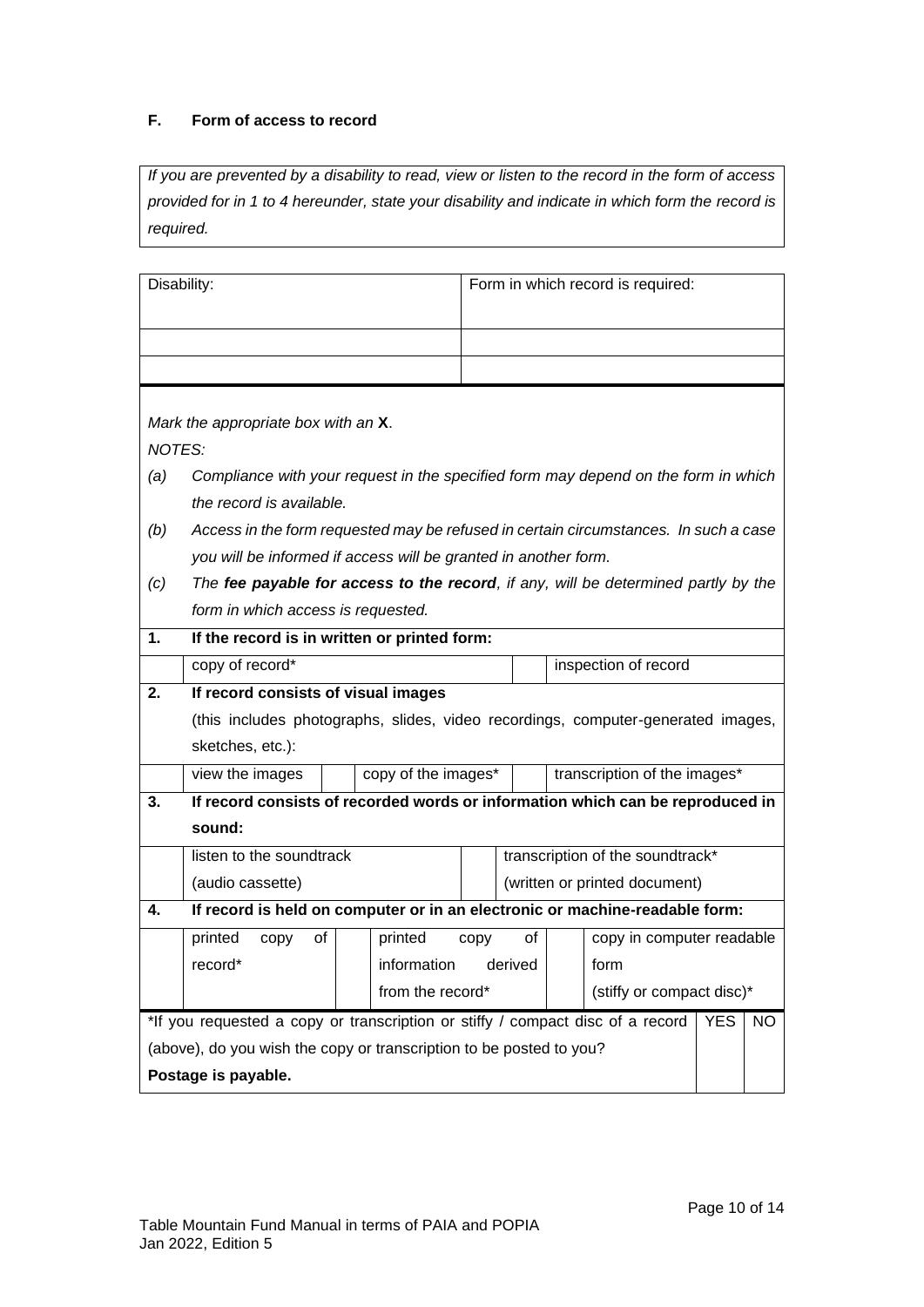# **G. Particulars of right to be exercised or protected**

*If the provided space is inadequate, please continue on a separate page and attach it to this form. The requester must sign all the additional pages.*

- 1. Indicate which right is to be exercised or protected:
- 2. Explain why the record requested is required for the exercise or protection of the aforementioned right:

# **H. Notice of decision regarding request for access**

*You will be notified in writing whether your request has been approved / denied. If you wish to be informed in another manner, please specify the manner and provide the necessary particulars to enable compliance with your request.*

How would you prefer to be informed of the decision regarding your request for access to the record?

Signed at \_\_\_\_\_\_\_\_\_\_\_\_\_\_\_\_\_\_\_\_\_\_\_\_\_\_\_ this \_\_\_\_\_\_\_\_ day of \_\_\_\_\_\_\_\_\_\_\_\_\_\_\_ 20 \_\_\_

SIGNATURE OF REQUESTER / PERSON ON WHOSE BEHALF REQUEST IS MADE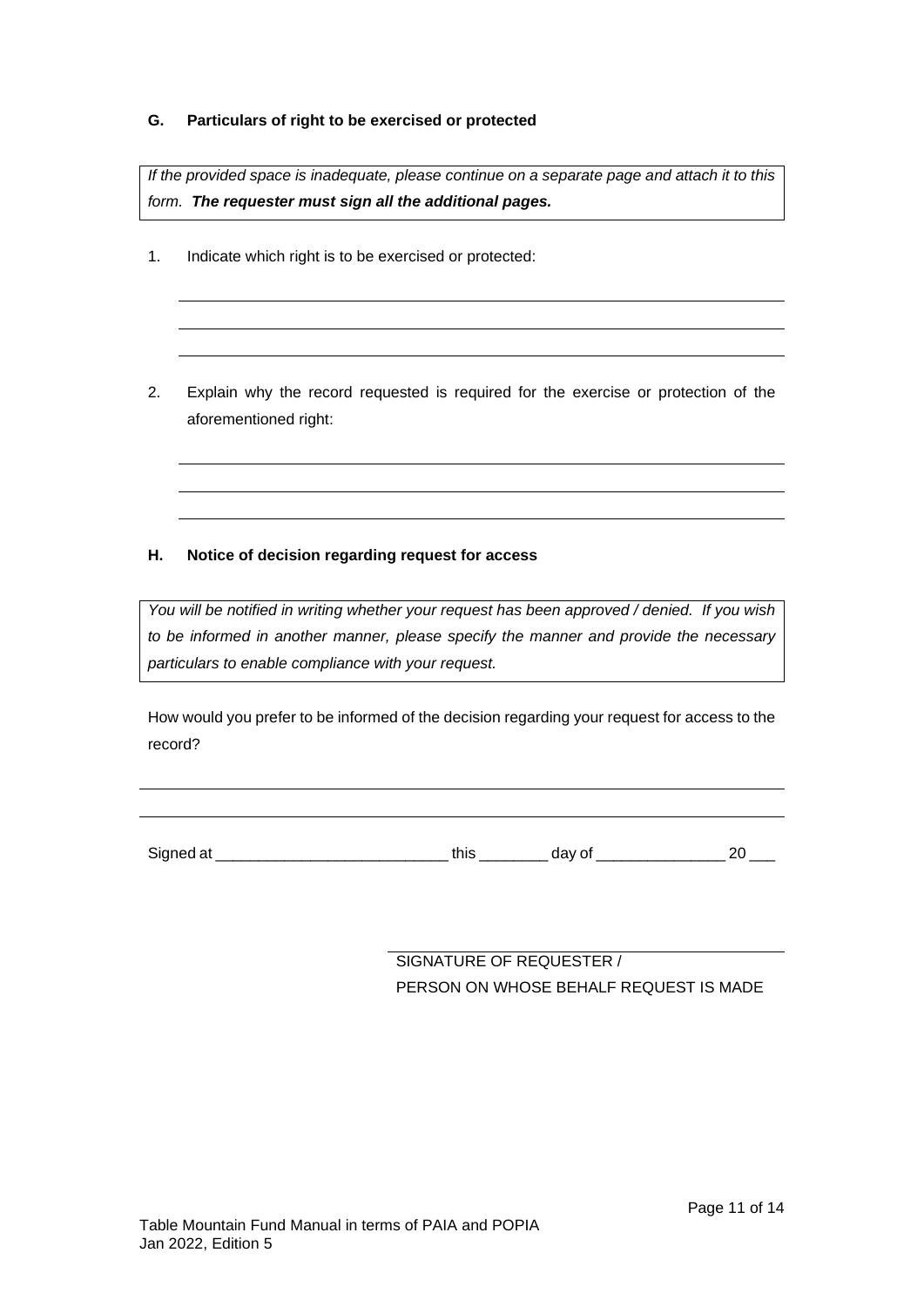# <span id="page-11-0"></span>**13. ANNEXURE C**

### **OBJECTION TO THE PROCESSING OF PERSONAL INFORMATION IN TERMS OF SECTION 11(3) OF THE PROTECTION OF PERSONAL INFORMATION ACT, 2013**

### **REGULATIONS RELATING TO THE PROTECTION OF PERSONAL INFORMATION, 2018** [Regulation 2]

*Note:*

- *1. Affidavits or other documentary evidence as applicable in support of the objection may be attached.*
- *2. If the space provided for in this form is inadequate, submit information as an Annexure to this Form and sign each page.*

*3. Complete as applicable.*

| A                                    | <b>DETAILS OF DATA SUBJECT</b>                                                                               |
|--------------------------------------|--------------------------------------------------------------------------------------------------------------|
| Name(s) and surname                  |                                                                                                              |
| / registered name of                 |                                                                                                              |
| data subject:<br>Unique Identifier / |                                                                                                              |
| <b>Identity Number</b>               |                                                                                                              |
| Residential, postal or               |                                                                                                              |
| business address:                    |                                                                                                              |
|                                      |                                                                                                              |
|                                      | Code(                                                                                                        |
| Contact numbers(s):                  |                                                                                                              |
|                                      |                                                                                                              |
| Fax number / E-mail<br>Address:      |                                                                                                              |
| B                                    | <b>DETAILS OF RESPONSIBLE PARTY</b>                                                                          |
| Name(s) and surname                  |                                                                                                              |
| / Registered name of                 |                                                                                                              |
| responsible party:                   |                                                                                                              |
| Residential, postal or               |                                                                                                              |
| business address:                    |                                                                                                              |
|                                      |                                                                                                              |
|                                      | Code(                                                                                                        |
| Contact number(s):                   |                                                                                                              |
| Fax number / E-mail                  |                                                                                                              |
| address:                             |                                                                                                              |
| $\overline{c}$                       | REASONS FOR OBJECTION IN TERMS OF SECTION 11(1)(d) to (f)<br>(Please provide detailed reasons for objection) |
|                                      |                                                                                                              |
|                                      |                                                                                                              |
|                                      |                                                                                                              |
|                                      |                                                                                                              |
|                                      |                                                                                                              |
|                                      |                                                                                                              |
|                                      |                                                                                                              |

Signed at ……………………………………….this ………day of …………………………20……

……………………………………………………. Signature of data subject / designated person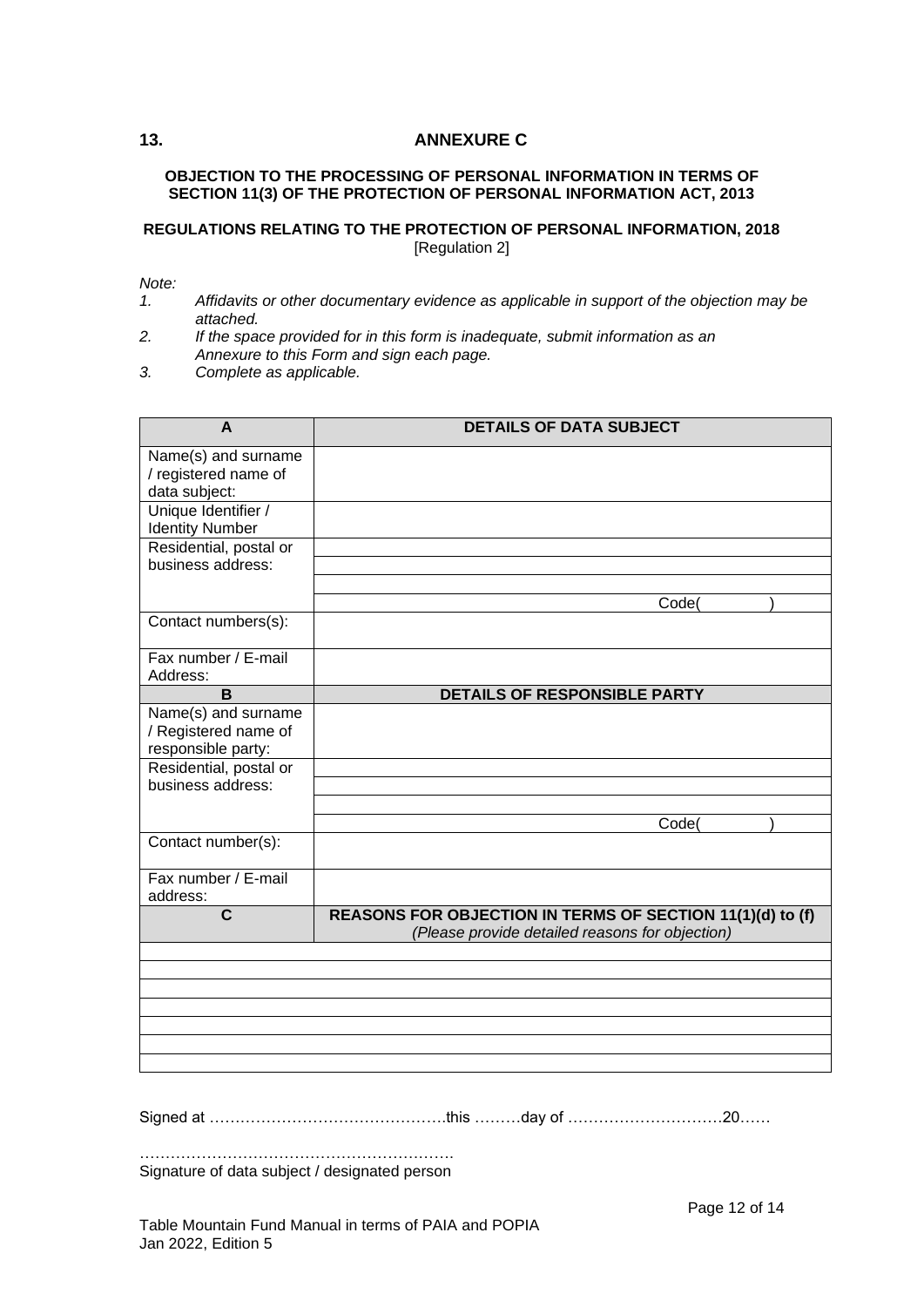# <span id="page-12-0"></span>**14. ANNEXURE D**

### **REQUEST FOR CORRECTION OR DELETION OF PERSONAL INFORMATION OR DESTROYING OR DELETION OF RECORD OF PERSONAL INFORMATION IN TERMS OF SECTION 24(1) OF THE PROTECTION OF PERSONAL INFORMATION ACT**

# **REGULATIONS RELATING TO THE PROTECTION OF PERSONAL INFORMATION, 2018** [Regulation 3]

*Note:*

- *1. Affidavits or other documentary evidence as applicable in support of the objection may be attached.*
- *2. If the space provided for in this form is inadequate, submit information as an Annexure to this Form and sign each page.*
- *3. Complete as applicable.*

Mark the appropriate box with an "x" **Request for:** 



Correction or deletion of the personal information about a data subject which is in possession or under control of the responsible party.

Destroying or deletion of a record of personal information about the data subject which is in possession or under the control of the responsible party and who is no longer authorised to retain the record of the information.

| A                                                                 | <b>DETAILS OF DATA SUBJECT</b>                                           |
|-------------------------------------------------------------------|--------------------------------------------------------------------------|
| Name(s) and surname<br>/ registered name of<br>data subject:      |                                                                          |
| Unique Identifier /<br><b>Identity Number</b>                     |                                                                          |
| Residential, postal or<br>business address:                       |                                                                          |
|                                                                   | Code(                                                                    |
| Contact numbers(s):                                               |                                                                          |
| Fax number / E-mail<br>Address:                                   |                                                                          |
| B                                                                 | <b>DETAILS OF RESPONSIBLE PARTY</b>                                      |
| Name(s) and surname<br>/ Registered name of<br>responsible party: |                                                                          |
| Residential, postal or                                            |                                                                          |
| business address:                                                 |                                                                          |
|                                                                   | Code(                                                                    |
| Contact number(s):                                                |                                                                          |
| Fax number / E-mail<br>address:                                   |                                                                          |
| $\mathbf c$                                                       | INFORMATION TO BE CORRECTED / DELETED / DESTRUCTED /<br><b>DESTROYED</b> |
|                                                                   |                                                                          |

### Table Mountain Fund Manual in terms of PAIA and POPIA Jan 2022, Edition 5